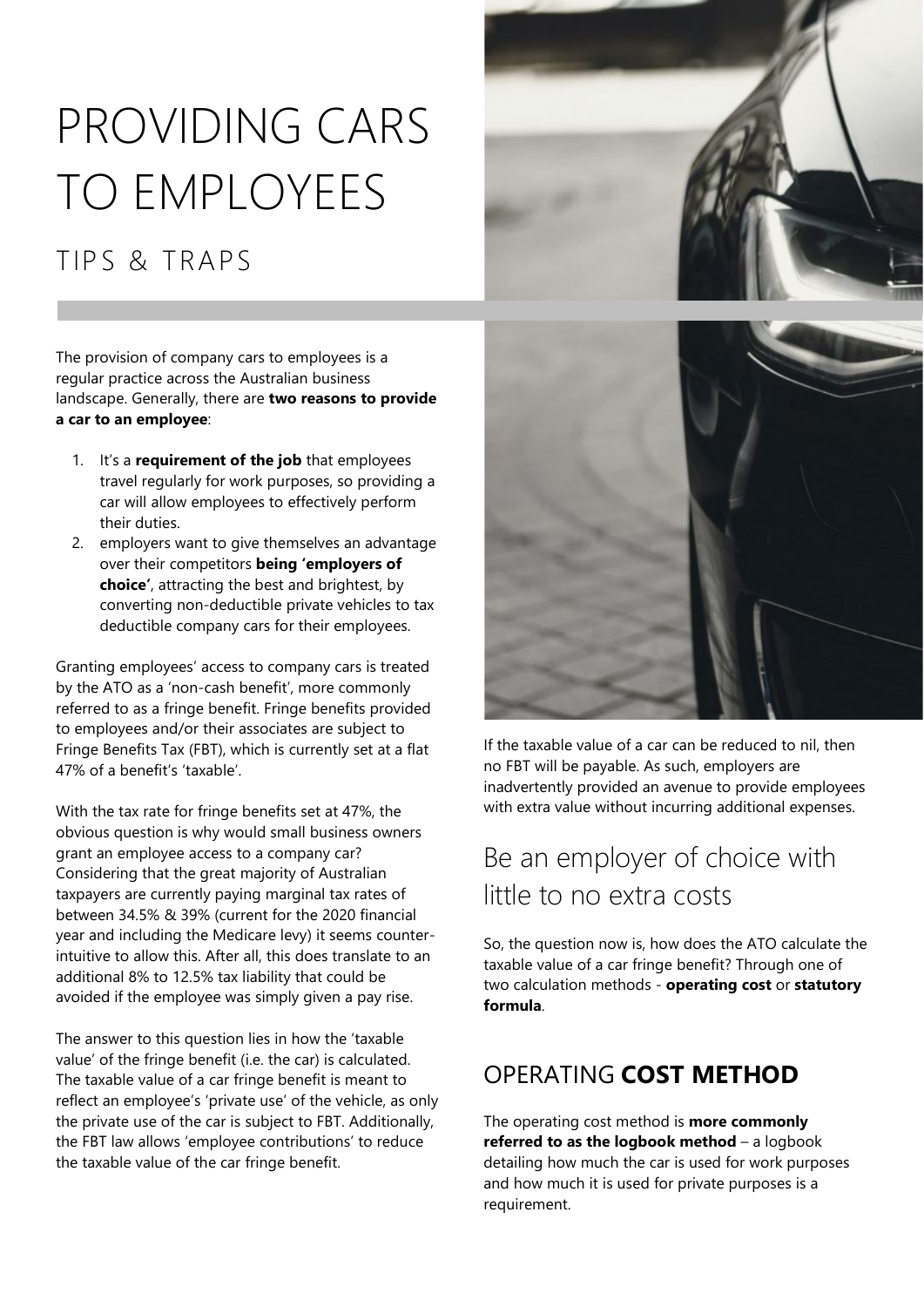The logbook **must be maintained for a period of 12 consecutive weeks and detail the purpose of each trip** undertaken in the vehicle, how many kilometres were travelled with each trip, and whether the trip was work related or private. After detailing the purpose of every trip for 12 weeks, the logbook **is then valid for the next 5 years.**

The **vehicle's private use is then calculated by** dividing the total number of kilometres travelled for private purposes by all kilometres travelled during the 12 weeks recorded in the logbook. By then multiplying the cars private use percentage against the car's actual running costs (fuel, registration, insurance, etc.) as well as notional expenses (depreciation and interest) for the year, the taxable value can be determined.

**It's important to note** that if the car being used by the employee is subject to 'lease' financing, notional depreciation and interest are ignored unless the purchase price of the car was more than \$57,581 (excluding GST). For leased vehicles, the lease premiums paid are added to the actual costs incurred to determine the taxable value instead.

The operating cost method provides for a lower taxable value when employees use their cars regularly for work purposes, as increasing the proportion of work related kilometres consequently reduces the private use.

the higher the proportion of work use, the lower the taxable value of the car will be for FBT purposes.

**An example.** Assume a car's running costs for the year totalled \$6,000 and notional costs amounted to another \$6,000. This would give rise to a taxable value of \$12,000 if the car was never used for work purposes. However, if the logbook declares that the work use is 100%, the car would have a nil taxable value and therefore be exempt from FBT.

Employee contributions will further reduce a car's taxable value. How this works will be discussed later in this article.

**A common trap.** It must be mentioned at this point that an employee's travel between home and the workplace generally does not constitute a work-related trip and would be disclosed in the logbook as private, unless 'itinerant' travel is a requirement of the employee's position.

**A warning.** Backdating logbooks is a very bad idea, as most commercial logbooks available for purchase by business owners are secretly dated. This makes it easy for the ATO to identify if a logbook has been manufactured after the fact.

## STATUTORY **FORMULA METHOD**

For those with low or nil work-related use of their cars, the statutory fraction method, or 'stat method', is another approach allowed by the ATO to determine the taxable value of a car provided to an employee. The stat method **is generally the approach adopted by employers looking to achieve "employer of choice'**  status when providing cars to staff members, as the calculation **can result in a lower taxable value** than if a logbook were to be completed.

Changes were implemented following the 2010 federal budget, determining that under the stat method the private use is determined as a flat 20% of a car's 'base value'. **In a nutshell**, the base value is the car's purchase price, less stamp duty and any registration costs incurred as part of the purchase. The number of days 'available for private use' is also taken into consideration, so if a car was not owned for the full year the taxable value is reduced accordingly.

**An example.** A car with a \$30,000 purchase price would have a deemed private use value of \$6,000 under the stat method (\$30,000 x 20% = \$6,000) if it was available to the employee for the whole FBT year.

There are other incidences that reduce the number of days available for private use (and thereby the taxable value), but these will not be discussed in this article. As with the logbook method above, employee contributions will also reduce the taxable value of the car under the stat method.

## EMPLOYEE **CONTRIBUTIONS**

Employee contributions are after-tax costs paid by an employee in maintaining a car during the FBT year and are considered when calculating the taxable value of a car for FBT purposes and can reduce the taxable value to nil.

There are **two ways for an employee to make employee contributions** being after tax payments made from the employee directly back to the employer, and the employee paying the running and maintenance costs for the car directly from their after-tax income.